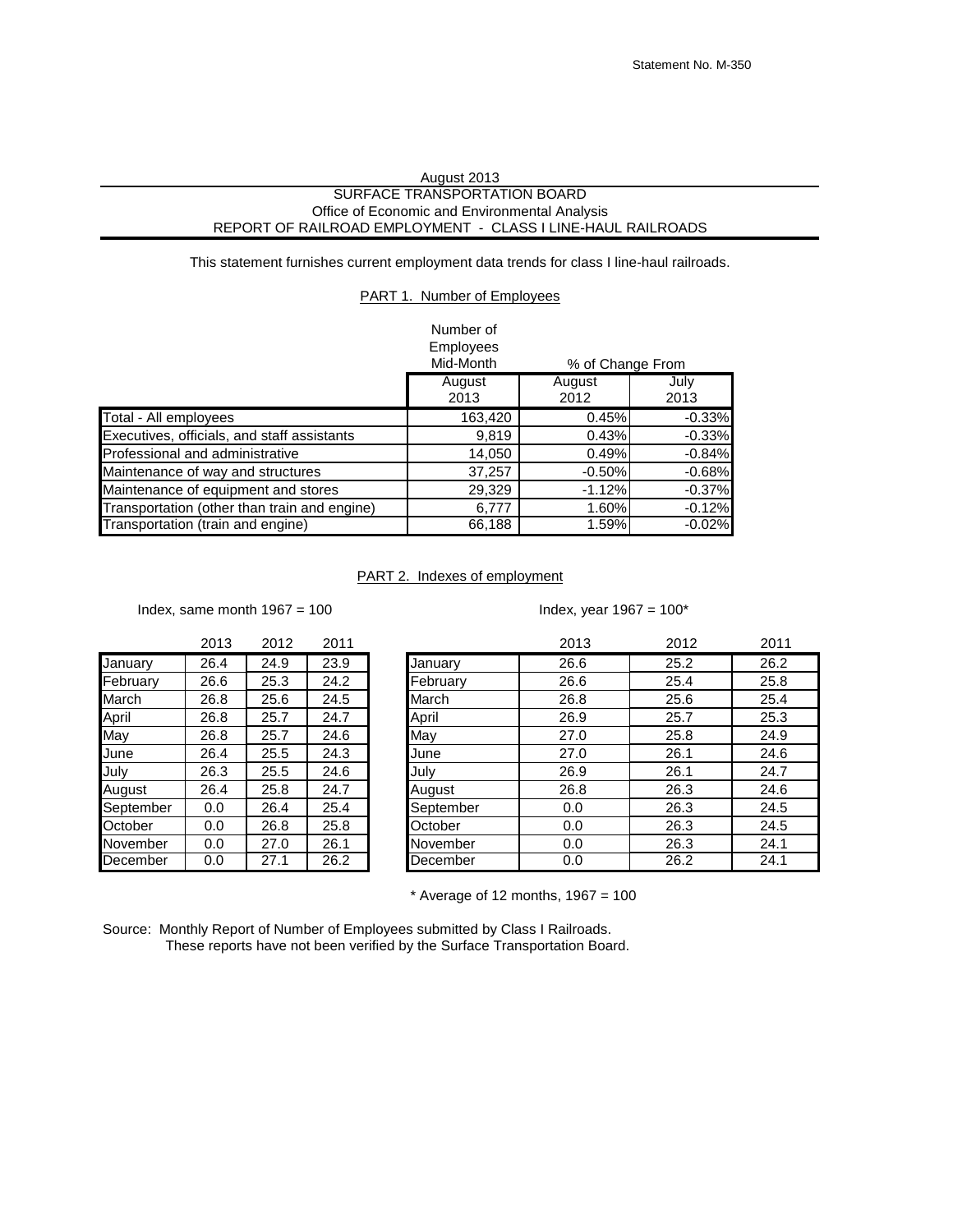| Officials, and<br>Maintenance of Maintenance of<br><b>Staff</b><br>(Other Than Train<br>Transportation<br><b>Professional and</b><br>Way and<br><b>Equipment and</b><br><b>Assistants</b><br>Administrative<br><b>Structures</b><br>& Engine)<br>(Train & Engine)<br><b>Stores</b><br><b>CARRIER</b><br><b>TOTAL</b><br>L100<br>L200<br>L 300<br>L400<br>L500<br>L600<br>130500<br>1,826<br>4,036<br>9,267<br>7,580<br>1,801<br>18,717<br>43,227<br>1,318<br>3,036<br>6,569<br>4,810<br>1,588<br>10,810<br>121500<br>28,131<br>114900<br>311<br>613<br>1,749<br>790<br>376<br>2,554<br>6,393<br>(Includes all CN US Operations)<br>74<br><b>KCS</b><br>134500<br>270<br>407<br>520<br>377<br>2,929<br>1,281<br><b>NS</b><br>117100<br>1,915<br>2,641<br>6,330<br>5,929<br>1,409<br>11,320<br>29,544<br>276<br>318<br>211<br>1,341<br>SOO<br>137700<br>1,177<br>496<br>3,819<br>UP<br>3,903<br>2,999<br>9,347<br>1,318<br>20,165<br>49,377<br>139400<br>11,645<br><b>TOTAL</b><br>9,819<br>14,050<br>37,257<br>163,420<br>29,329<br>6,777<br>66,188<br>103000<br>1,459<br>4,836<br>3,084<br>4,884<br>2,929<br>20,676<br>3,484<br><b>August</b><br><b>August</b><br>July<br>% Change<br>2013<br>2012<br>2013<br>Year<br><b>Month</b><br>L 100<br>9,819<br>0.43%<br>9,777<br>9,852<br>$-0.33%$<br>L 200<br>0.49%<br>14,050<br>13,982<br>14,169<br>$-0.84%$<br>$-0.68%$<br>L 300<br>37,257<br>37,443<br>37,513<br>$-0.50%$<br>L400<br>$-1.12%$<br>$-0.37%$<br>29,329<br>29,661<br>29,439<br>1.60%<br>L500<br>6,777<br>6,670<br>6,785<br>$-0.12%$<br>L600<br>1.59%<br>$-0.02%$<br>66,188<br>65,150<br>66,198<br><b>TOTAL</b><br>0.45%<br>$-0.33%$<br>163,420<br>162,683<br>163,956<br>Ratio<br>Ratio<br><b>Total Railroad Employees</b><br>1967<br>2013<br>Corresp.<br>Average<br><b>Months</b><br><b>Months</b><br><b>Months</b><br><b>Month</b><br>26.4<br>162,043<br>26.6<br>614,766<br>26.6<br>26.6<br>610,335<br>162,228<br>26.8<br>608,751<br>163,059<br>26.8<br>163,775<br>26.8<br>26.9<br>611,136<br>26.8<br>27.0<br>613,824<br>164,249<br>26.4<br>27.0<br>624,153<br>164,469<br>26.3<br>July<br>623,096<br>163,956<br>26.9<br>26.4<br>163,420<br>26.8<br>August<br>619,419<br>606,714<br>0<br>0.0<br>0.0<br>September<br>0<br>0.0<br>0.0<br>October<br>597,271 |             | Executives, |  |                |  |
|--------------------------------------------------------------------------------------------------------------------------------------------------------------------------------------------------------------------------------------------------------------------------------------------------------------------------------------------------------------------------------------------------------------------------------------------------------------------------------------------------------------------------------------------------------------------------------------------------------------------------------------------------------------------------------------------------------------------------------------------------------------------------------------------------------------------------------------------------------------------------------------------------------------------------------------------------------------------------------------------------------------------------------------------------------------------------------------------------------------------------------------------------------------------------------------------------------------------------------------------------------------------------------------------------------------------------------------------------------------------------------------------------------------------------------------------------------------------------------------------------------------------------------------------------------------------------------------------------------------------------------------------------------------------------------------------------------------------------------------------------------------------------------------------------------------------------------------------------------------------------------------------------------------------------------------------------------------------------------------------------------------------------------------------------------------------------------------------------------------------------------------------------------------------------------------------------------------------------------------------------------------------|-------------|-------------|--|----------------|--|
|                                                                                                                                                                                                                                                                                                                                                                                                                                                                                                                                                                                                                                                                                                                                                                                                                                                                                                                                                                                                                                                                                                                                                                                                                                                                                                                                                                                                                                                                                                                                                                                                                                                                                                                                                                                                                                                                                                                                                                                                                                                                                                                                                                                                                                                                    |             |             |  | Transportation |  |
|                                                                                                                                                                                                                                                                                                                                                                                                                                                                                                                                                                                                                                                                                                                                                                                                                                                                                                                                                                                                                                                                                                                                                                                                                                                                                                                                                                                                                                                                                                                                                                                                                                                                                                                                                                                                                                                                                                                                                                                                                                                                                                                                                                                                                                                                    |             |             |  |                |  |
|                                                                                                                                                                                                                                                                                                                                                                                                                                                                                                                                                                                                                                                                                                                                                                                                                                                                                                                                                                                                                                                                                                                                                                                                                                                                                                                                                                                                                                                                                                                                                                                                                                                                                                                                                                                                                                                                                                                                                                                                                                                                                                                                                                                                                                                                    |             |             |  |                |  |
|                                                                                                                                                                                                                                                                                                                                                                                                                                                                                                                                                                                                                                                                                                                                                                                                                                                                                                                                                                                                                                                                                                                                                                                                                                                                                                                                                                                                                                                                                                                                                                                                                                                                                                                                                                                                                                                                                                                                                                                                                                                                                                                                                                                                                                                                    |             |             |  |                |  |
|                                                                                                                                                                                                                                                                                                                                                                                                                                                                                                                                                                                                                                                                                                                                                                                                                                                                                                                                                                                                                                                                                                                                                                                                                                                                                                                                                                                                                                                                                                                                                                                                                                                                                                                                                                                                                                                                                                                                                                                                                                                                                                                                                                                                                                                                    | August 2013 |             |  |                |  |
|                                                                                                                                                                                                                                                                                                                                                                                                                                                                                                                                                                                                                                                                                                                                                                                                                                                                                                                                                                                                                                                                                                                                                                                                                                                                                                                                                                                                                                                                                                                                                                                                                                                                                                                                                                                                                                                                                                                                                                                                                                                                                                                                                                                                                                                                    | <b>BNSF</b> |             |  |                |  |
|                                                                                                                                                                                                                                                                                                                                                                                                                                                                                                                                                                                                                                                                                                                                                                                                                                                                                                                                                                                                                                                                                                                                                                                                                                                                                                                                                                                                                                                                                                                                                                                                                                                                                                                                                                                                                                                                                                                                                                                                                                                                                                                                                                                                                                                                    | CSX         |             |  |                |  |
|                                                                                                                                                                                                                                                                                                                                                                                                                                                                                                                                                                                                                                                                                                                                                                                                                                                                                                                                                                                                                                                                                                                                                                                                                                                                                                                                                                                                                                                                                                                                                                                                                                                                                                                                                                                                                                                                                                                                                                                                                                                                                                                                                                                                                                                                    | CN/GT Corp  |             |  |                |  |
|                                                                                                                                                                                                                                                                                                                                                                                                                                                                                                                                                                                                                                                                                                                                                                                                                                                                                                                                                                                                                                                                                                                                                                                                                                                                                                                                                                                                                                                                                                                                                                                                                                                                                                                                                                                                                                                                                                                                                                                                                                                                                                                                                                                                                                                                    |             |             |  |                |  |
|                                                                                                                                                                                                                                                                                                                                                                                                                                                                                                                                                                                                                                                                                                                                                                                                                                                                                                                                                                                                                                                                                                                                                                                                                                                                                                                                                                                                                                                                                                                                                                                                                                                                                                                                                                                                                                                                                                                                                                                                                                                                                                                                                                                                                                                                    |             |             |  |                |  |
|                                                                                                                                                                                                                                                                                                                                                                                                                                                                                                                                                                                                                                                                                                                                                                                                                                                                                                                                                                                                                                                                                                                                                                                                                                                                                                                                                                                                                                                                                                                                                                                                                                                                                                                                                                                                                                                                                                                                                                                                                                                                                                                                                                                                                                                                    |             |             |  |                |  |
|                                                                                                                                                                                                                                                                                                                                                                                                                                                                                                                                                                                                                                                                                                                                                                                                                                                                                                                                                                                                                                                                                                                                                                                                                                                                                                                                                                                                                                                                                                                                                                                                                                                                                                                                                                                                                                                                                                                                                                                                                                                                                                                                                                                                                                                                    |             |             |  |                |  |
|                                                                                                                                                                                                                                                                                                                                                                                                                                                                                                                                                                                                                                                                                                                                                                                                                                                                                                                                                                                                                                                                                                                                                                                                                                                                                                                                                                                                                                                                                                                                                                                                                                                                                                                                                                                                                                                                                                                                                                                                                                                                                                                                                                                                                                                                    |             |             |  |                |  |
|                                                                                                                                                                                                                                                                                                                                                                                                                                                                                                                                                                                                                                                                                                                                                                                                                                                                                                                                                                                                                                                                                                                                                                                                                                                                                                                                                                                                                                                                                                                                                                                                                                                                                                                                                                                                                                                                                                                                                                                                                                                                                                                                                                                                                                                                    |             |             |  |                |  |
|                                                                                                                                                                                                                                                                                                                                                                                                                                                                                                                                                                                                                                                                                                                                                                                                                                                                                                                                                                                                                                                                                                                                                                                                                                                                                                                                                                                                                                                                                                                                                                                                                                                                                                                                                                                                                                                                                                                                                                                                                                                                                                                                                                                                                                                                    | <b>NRPC</b> |             |  |                |  |
|                                                                                                                                                                                                                                                                                                                                                                                                                                                                                                                                                                                                                                                                                                                                                                                                                                                                                                                                                                                                                                                                                                                                                                                                                                                                                                                                                                                                                                                                                                                                                                                                                                                                                                                                                                                                                                                                                                                                                                                                                                                                                                                                                                                                                                                                    |             |             |  |                |  |
|                                                                                                                                                                                                                                                                                                                                                                                                                                                                                                                                                                                                                                                                                                                                                                                                                                                                                                                                                                                                                                                                                                                                                                                                                                                                                                                                                                                                                                                                                                                                                                                                                                                                                                                                                                                                                                                                                                                                                                                                                                                                                                                                                                                                                                                                    |             |             |  |                |  |
|                                                                                                                                                                                                                                                                                                                                                                                                                                                                                                                                                                                                                                                                                                                                                                                                                                                                                                                                                                                                                                                                                                                                                                                                                                                                                                                                                                                                                                                                                                                                                                                                                                                                                                                                                                                                                                                                                                                                                                                                                                                                                                                                                                                                                                                                    |             |             |  |                |  |
|                                                                                                                                                                                                                                                                                                                                                                                                                                                                                                                                                                                                                                                                                                                                                                                                                                                                                                                                                                                                                                                                                                                                                                                                                                                                                                                                                                                                                                                                                                                                                                                                                                                                                                                                                                                                                                                                                                                                                                                                                                                                                                                                                                                                                                                                    |             |             |  |                |  |
|                                                                                                                                                                                                                                                                                                                                                                                                                                                                                                                                                                                                                                                                                                                                                                                                                                                                                                                                                                                                                                                                                                                                                                                                                                                                                                                                                                                                                                                                                                                                                                                                                                                                                                                                                                                                                                                                                                                                                                                                                                                                                                                                                                                                                                                                    |             |             |  |                |  |
|                                                                                                                                                                                                                                                                                                                                                                                                                                                                                                                                                                                                                                                                                                                                                                                                                                                                                                                                                                                                                                                                                                                                                                                                                                                                                                                                                                                                                                                                                                                                                                                                                                                                                                                                                                                                                                                                                                                                                                                                                                                                                                                                                                                                                                                                    |             |             |  |                |  |
|                                                                                                                                                                                                                                                                                                                                                                                                                                                                                                                                                                                                                                                                                                                                                                                                                                                                                                                                                                                                                                                                                                                                                                                                                                                                                                                                                                                                                                                                                                                                                                                                                                                                                                                                                                                                                                                                                                                                                                                                                                                                                                                                                                                                                                                                    |             |             |  |                |  |
|                                                                                                                                                                                                                                                                                                                                                                                                                                                                                                                                                                                                                                                                                                                                                                                                                                                                                                                                                                                                                                                                                                                                                                                                                                                                                                                                                                                                                                                                                                                                                                                                                                                                                                                                                                                                                                                                                                                                                                                                                                                                                                                                                                                                                                                                    |             |             |  |                |  |
|                                                                                                                                                                                                                                                                                                                                                                                                                                                                                                                                                                                                                                                                                                                                                                                                                                                                                                                                                                                                                                                                                                                                                                                                                                                                                                                                                                                                                                                                                                                                                                                                                                                                                                                                                                                                                                                                                                                                                                                                                                                                                                                                                                                                                                                                    |             |             |  |                |  |
|                                                                                                                                                                                                                                                                                                                                                                                                                                                                                                                                                                                                                                                                                                                                                                                                                                                                                                                                                                                                                                                                                                                                                                                                                                                                                                                                                                                                                                                                                                                                                                                                                                                                                                                                                                                                                                                                                                                                                                                                                                                                                                                                                                                                                                                                    |             |             |  |                |  |
|                                                                                                                                                                                                                                                                                                                                                                                                                                                                                                                                                                                                                                                                                                                                                                                                                                                                                                                                                                                                                                                                                                                                                                                                                                                                                                                                                                                                                                                                                                                                                                                                                                                                                                                                                                                                                                                                                                                                                                                                                                                                                                                                                                                                                                                                    |             |             |  |                |  |
|                                                                                                                                                                                                                                                                                                                                                                                                                                                                                                                                                                                                                                                                                                                                                                                                                                                                                                                                                                                                                                                                                                                                                                                                                                                                                                                                                                                                                                                                                                                                                                                                                                                                                                                                                                                                                                                                                                                                                                                                                                                                                                                                                                                                                                                                    |             |             |  |                |  |
|                                                                                                                                                                                                                                                                                                                                                                                                                                                                                                                                                                                                                                                                                                                                                                                                                                                                                                                                                                                                                                                                                                                                                                                                                                                                                                                                                                                                                                                                                                                                                                                                                                                                                                                                                                                                                                                                                                                                                                                                                                                                                                                                                                                                                                                                    |             |             |  |                |  |
|                                                                                                                                                                                                                                                                                                                                                                                                                                                                                                                                                                                                                                                                                                                                                                                                                                                                                                                                                                                                                                                                                                                                                                                                                                                                                                                                                                                                                                                                                                                                                                                                                                                                                                                                                                                                                                                                                                                                                                                                                                                                                                                                                                                                                                                                    |             |             |  |                |  |
|                                                                                                                                                                                                                                                                                                                                                                                                                                                                                                                                                                                                                                                                                                                                                                                                                                                                                                                                                                                                                                                                                                                                                                                                                                                                                                                                                                                                                                                                                                                                                                                                                                                                                                                                                                                                                                                                                                                                                                                                                                                                                                                                                                                                                                                                    | January     |             |  |                |  |
|                                                                                                                                                                                                                                                                                                                                                                                                                                                                                                                                                                                                                                                                                                                                                                                                                                                                                                                                                                                                                                                                                                                                                                                                                                                                                                                                                                                                                                                                                                                                                                                                                                                                                                                                                                                                                                                                                                                                                                                                                                                                                                                                                                                                                                                                    | February    |             |  |                |  |
|                                                                                                                                                                                                                                                                                                                                                                                                                                                                                                                                                                                                                                                                                                                                                                                                                                                                                                                                                                                                                                                                                                                                                                                                                                                                                                                                                                                                                                                                                                                                                                                                                                                                                                                                                                                                                                                                                                                                                                                                                                                                                                                                                                                                                                                                    | March       |             |  |                |  |
|                                                                                                                                                                                                                                                                                                                                                                                                                                                                                                                                                                                                                                                                                                                                                                                                                                                                                                                                                                                                                                                                                                                                                                                                                                                                                                                                                                                                                                                                                                                                                                                                                                                                                                                                                                                                                                                                                                                                                                                                                                                                                                                                                                                                                                                                    | April       |             |  |                |  |
|                                                                                                                                                                                                                                                                                                                                                                                                                                                                                                                                                                                                                                                                                                                                                                                                                                                                                                                                                                                                                                                                                                                                                                                                                                                                                                                                                                                                                                                                                                                                                                                                                                                                                                                                                                                                                                                                                                                                                                                                                                                                                                                                                                                                                                                                    | May         |             |  |                |  |
|                                                                                                                                                                                                                                                                                                                                                                                                                                                                                                                                                                                                                                                                                                                                                                                                                                                                                                                                                                                                                                                                                                                                                                                                                                                                                                                                                                                                                                                                                                                                                                                                                                                                                                                                                                                                                                                                                                                                                                                                                                                                                                                                                                                                                                                                    | June        |             |  |                |  |
|                                                                                                                                                                                                                                                                                                                                                                                                                                                                                                                                                                                                                                                                                                                                                                                                                                                                                                                                                                                                                                                                                                                                                                                                                                                                                                                                                                                                                                                                                                                                                                                                                                                                                                                                                                                                                                                                                                                                                                                                                                                                                                                                                                                                                                                                    |             |             |  |                |  |
|                                                                                                                                                                                                                                                                                                                                                                                                                                                                                                                                                                                                                                                                                                                                                                                                                                                                                                                                                                                                                                                                                                                                                                                                                                                                                                                                                                                                                                                                                                                                                                                                                                                                                                                                                                                                                                                                                                                                                                                                                                                                                                                                                                                                                                                                    |             |             |  |                |  |
|                                                                                                                                                                                                                                                                                                                                                                                                                                                                                                                                                                                                                                                                                                                                                                                                                                                                                                                                                                                                                                                                                                                                                                                                                                                                                                                                                                                                                                                                                                                                                                                                                                                                                                                                                                                                                                                                                                                                                                                                                                                                                                                                                                                                                                                                    |             |             |  |                |  |
|                                                                                                                                                                                                                                                                                                                                                                                                                                                                                                                                                                                                                                                                                                                                                                                                                                                                                                                                                                                                                                                                                                                                                                                                                                                                                                                                                                                                                                                                                                                                                                                                                                                                                                                                                                                                                                                                                                                                                                                                                                                                                                                                                                                                                                                                    |             |             |  |                |  |

Source: Monthly Report of Number of Employees submitted by Class I Railroads.

These reports have not been verified by the Surface Transportation Board.

November 593,568 0 0.0 0.0 December 590,100 0 0.0 0.0